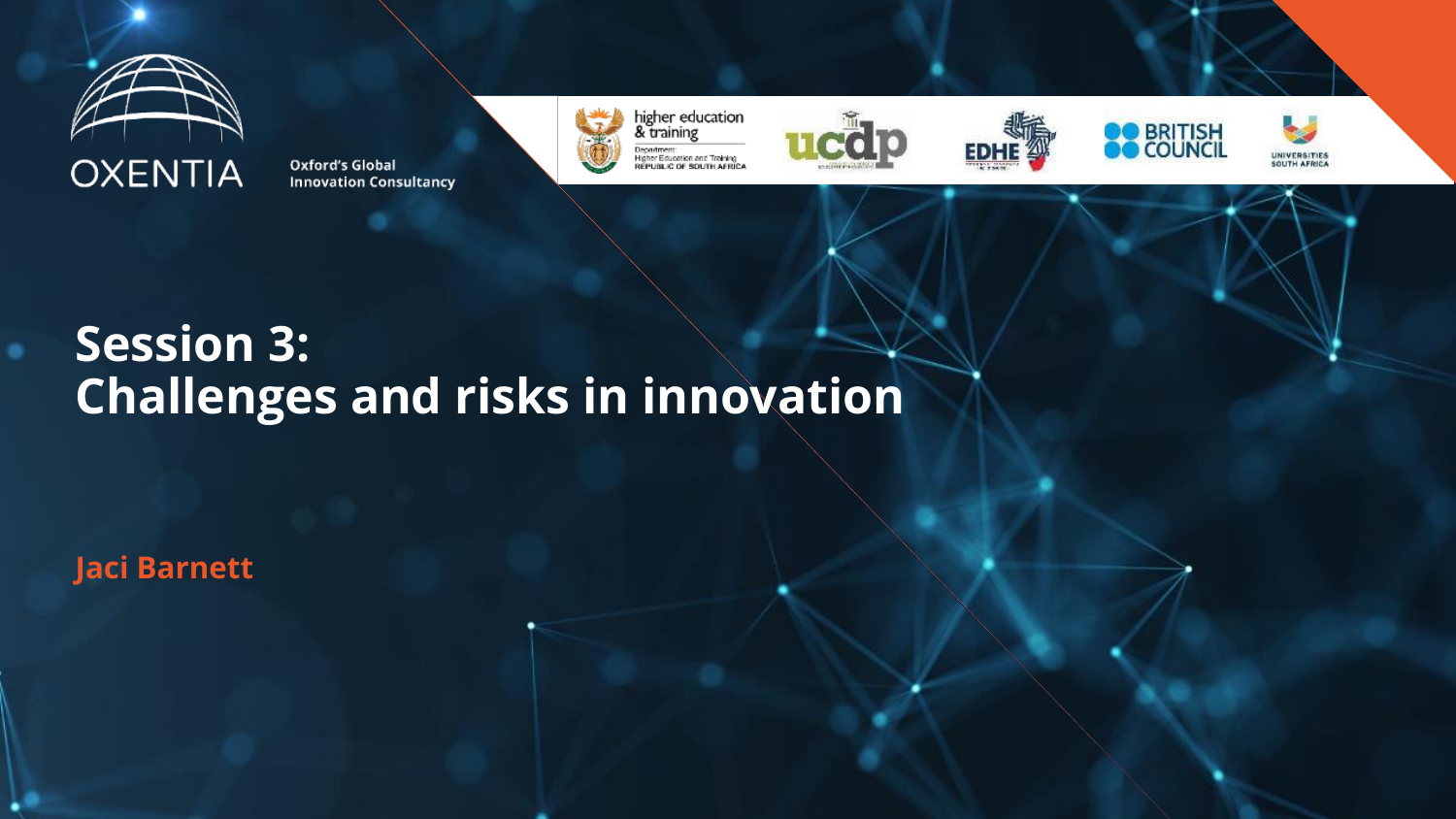

**Oxford's Global Innovation Consultancy** 











# **A risk: reproducibility**

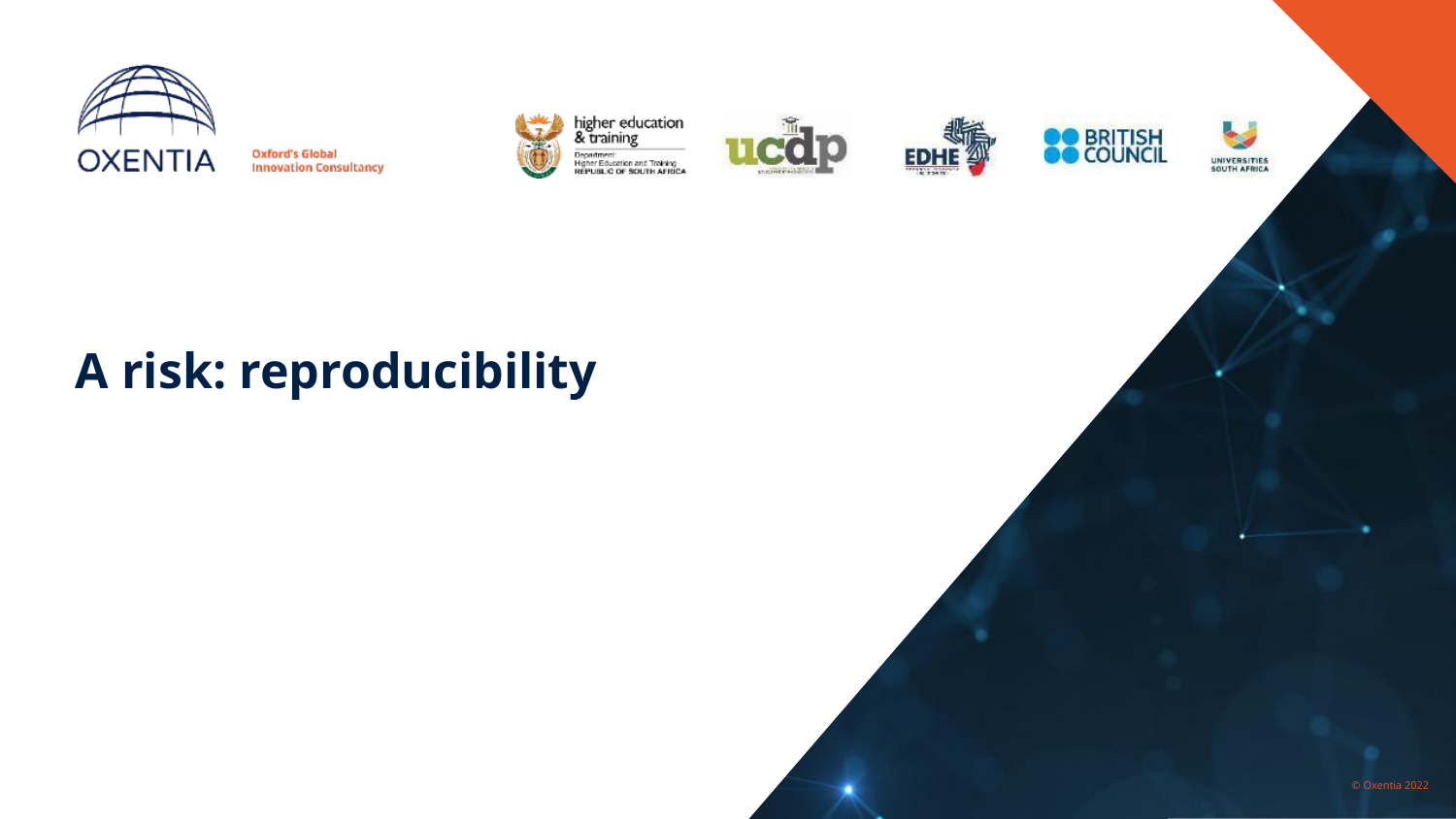# **Continuum of misconduct in research**



- There are the big three (FFP)
	- Fabrication
	- Falsification
	- Plagiarism estimated at 4%
- And then there are questionable practices…
	- Taking other people's ideas
	- Over-selling results
	- Inappropriate co-authorship estimated at 31 to 37%

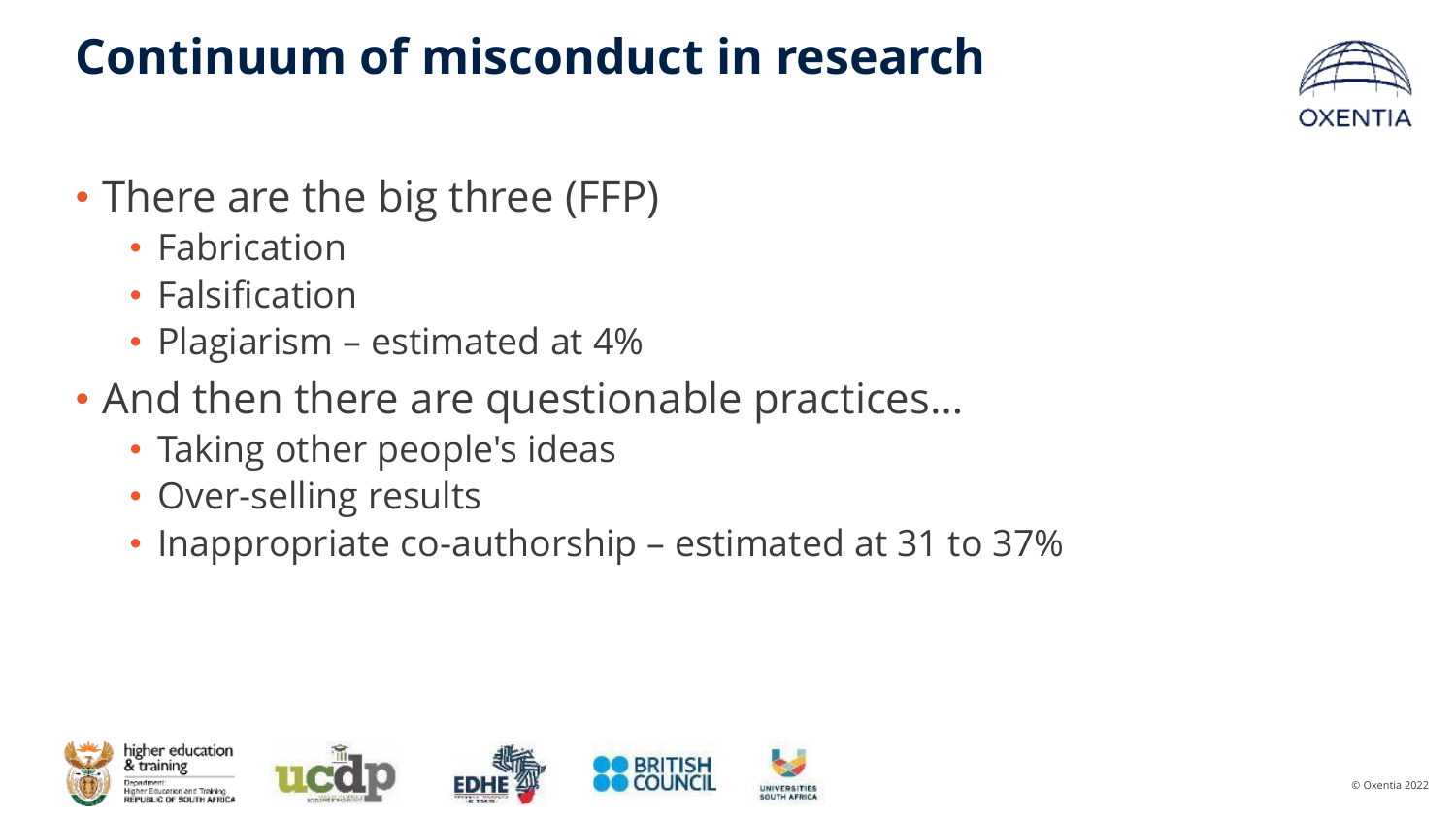# **Assuming researchers are honest…**



- Still major issues for commercialisation
- Questionable practices
	- Over-selling results
- As well as
	- Data selectivity and irreproducibility
	- Statistical errors

*"Too many sloppy mistakes are creeping into scientific papers." Nature 483, 509 (29 March 2012)*

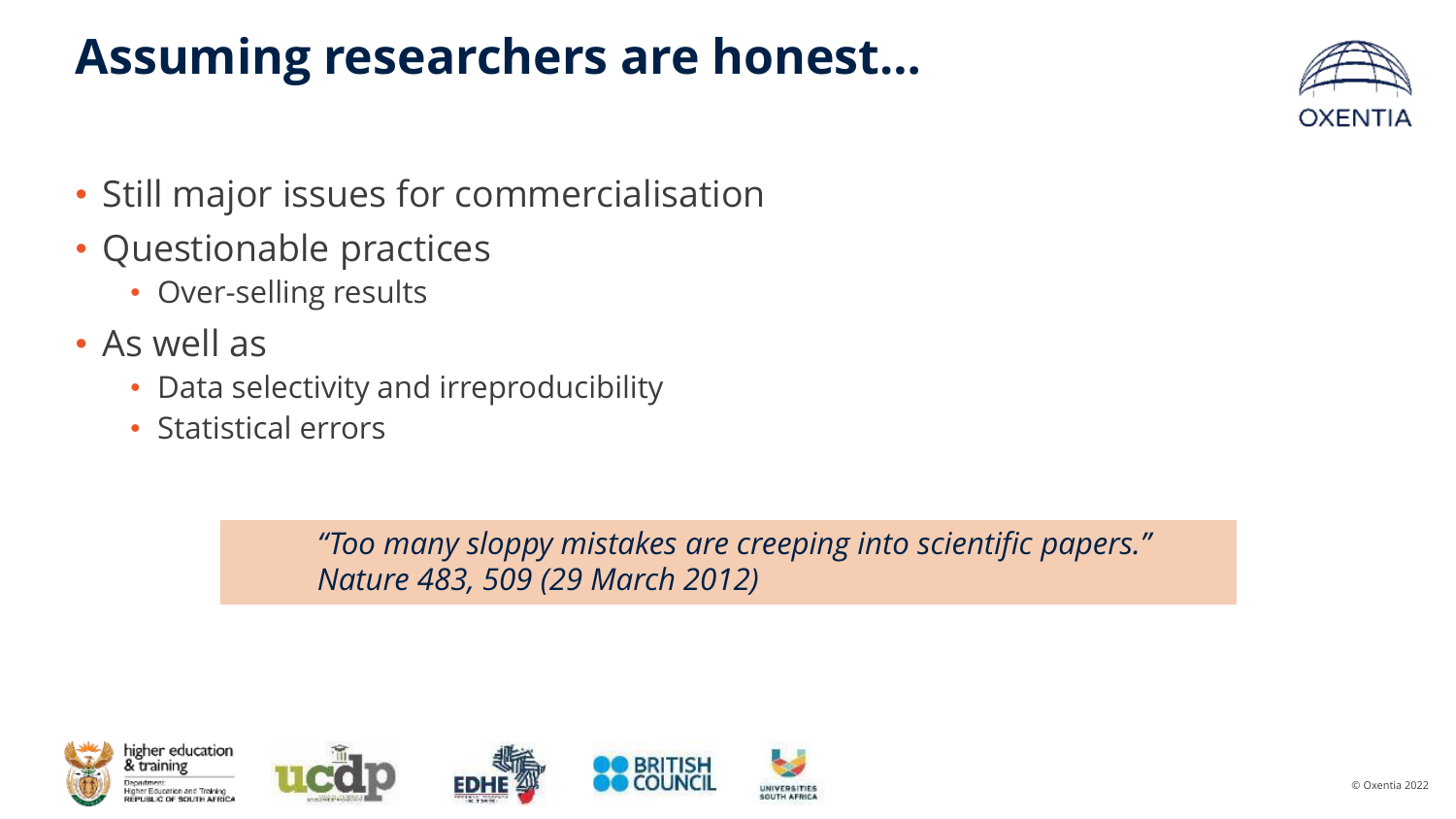# **Data selectivity and irreproducibility**



- Only 6 of 53 landmark studies in preclinical oncology research were reproducible by Amgen (Begley, CG & Ellis, LM, 2012)
- In 4,600 studies across the sciences, the proportion of positive results rose by more than 22% between 1990 and 2007 (Fanelli, D, 2011)

#### **ACCENTUATE THE POSITIVI**

A literature analysis across disciplines reveals a tendency to publish only 'positive' studies - those that support the tested hypothesis. Psychiatry and psychology are the worst offenders.



Fanelli, 2011











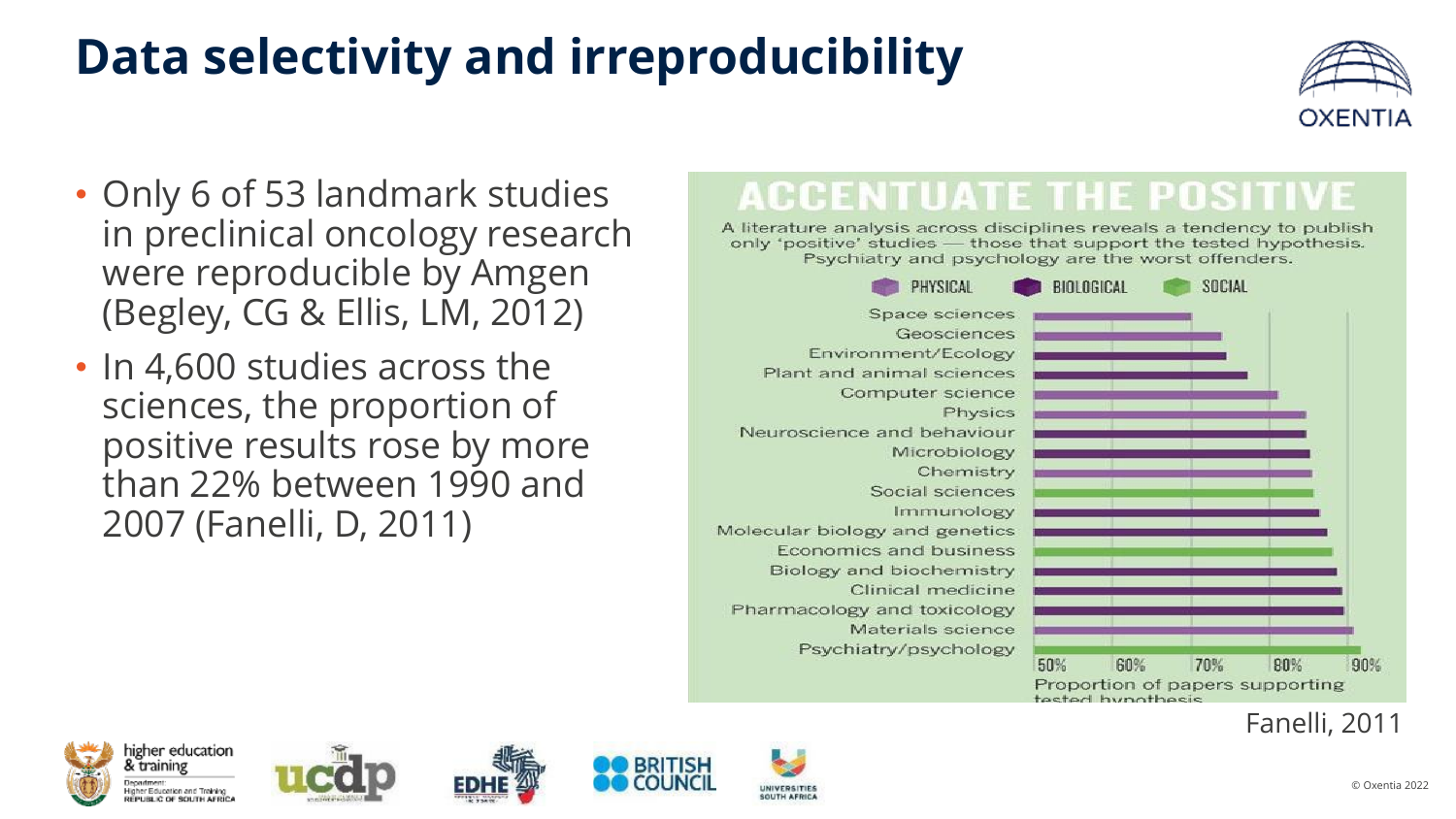### **Statistical errors**



- Too few data points
- Tests done on too few animals or people
- Incorrect statistical methods used
- Incorrect controls
- Using statistics for identical replicates and not independent data

*"The incidence of papers in cell and molecular biology that have basic statistical mistakes is alarming." Vaux (2012)*

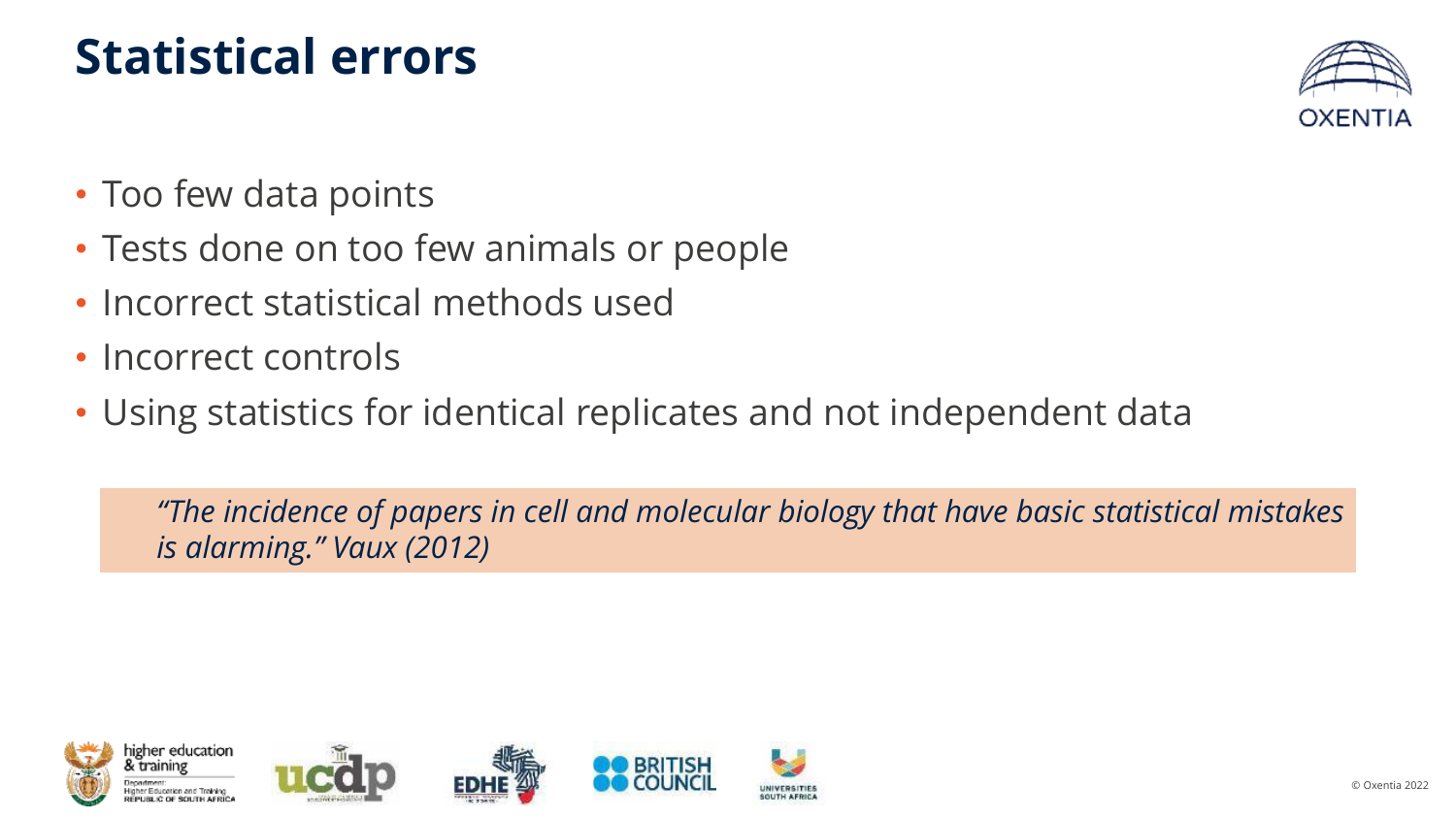### **A real risk – some solutions?**



- External review of data
	- Could include peer-reviewed publications (but this can be a problem)
	- Use of independent consultants or academics
- Independent statistical review
	- Pay particular attention to statistical significance for potential licensee
	- Are you asking the right questions?

*Need to formalise into the process so not seen as a witch hunt*

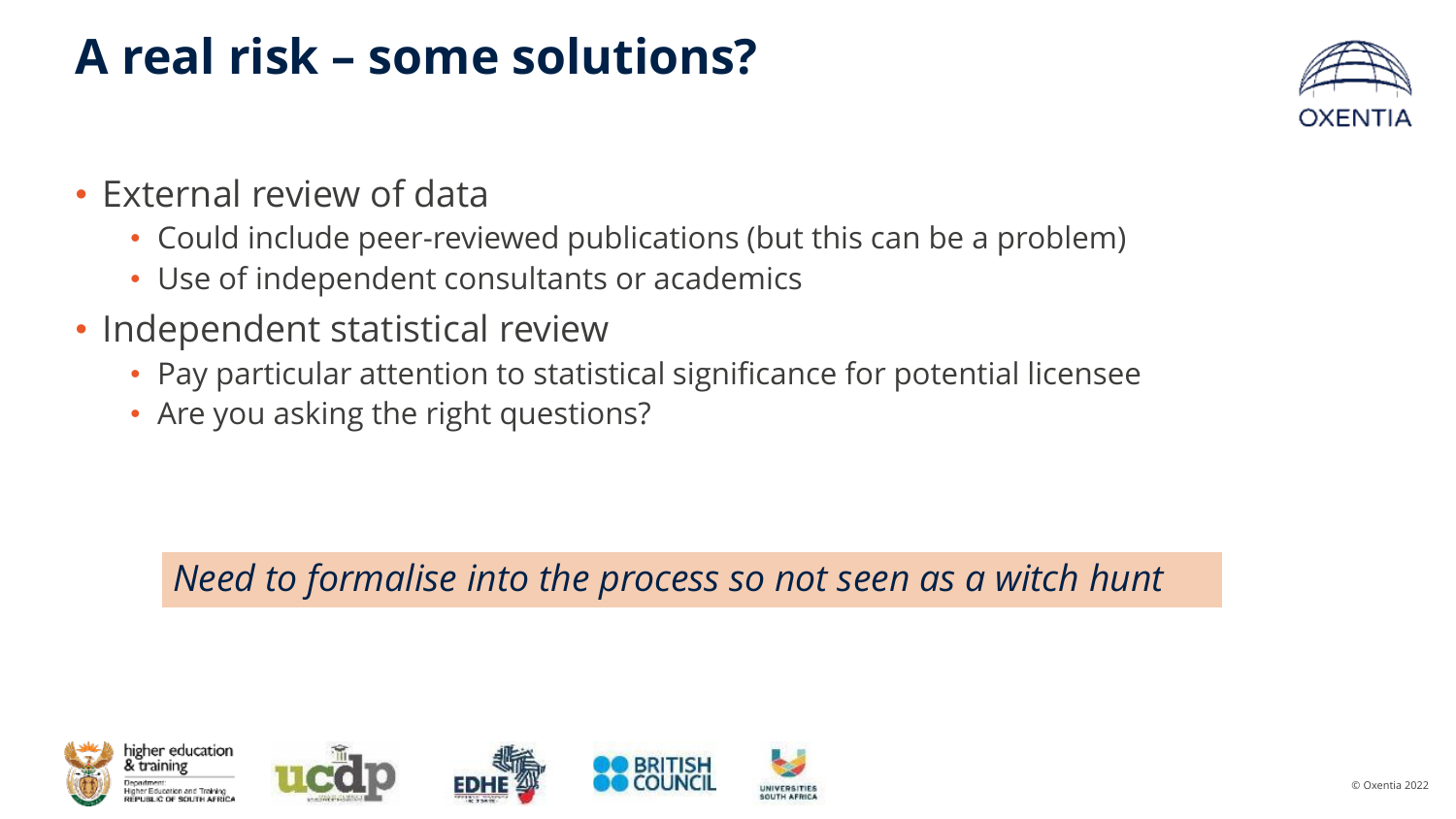

**Oxford's Global Innovation Consultancy** 











(With thanks to Jeff Skinner, London Business School, for agreeing to let me use his material)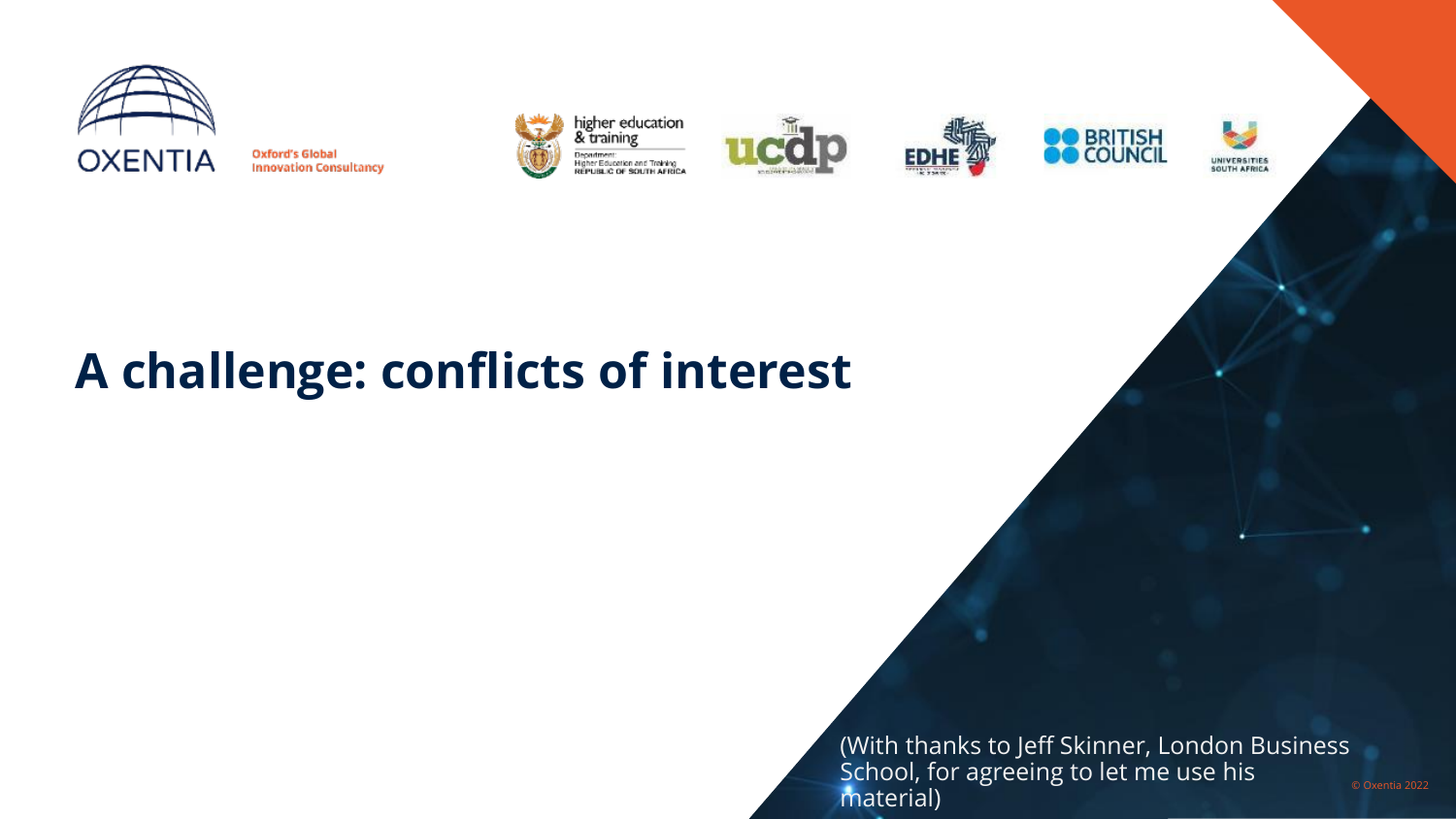# **Anything wrong?**



#### **Prof A**

- Prof A develops a prototype polishing instrument
- Prof A creates a company to manufacture it
- Prof A applies for project funding as an academic and wins it…
	- …with his company as industrial partner
- The project requires purchase of a polishing instrument

#### **Prof B**

- Prof B is a shareholder and a director of a spin out company
- The spin out company wishes to sponsor students under the supervision of Prof B







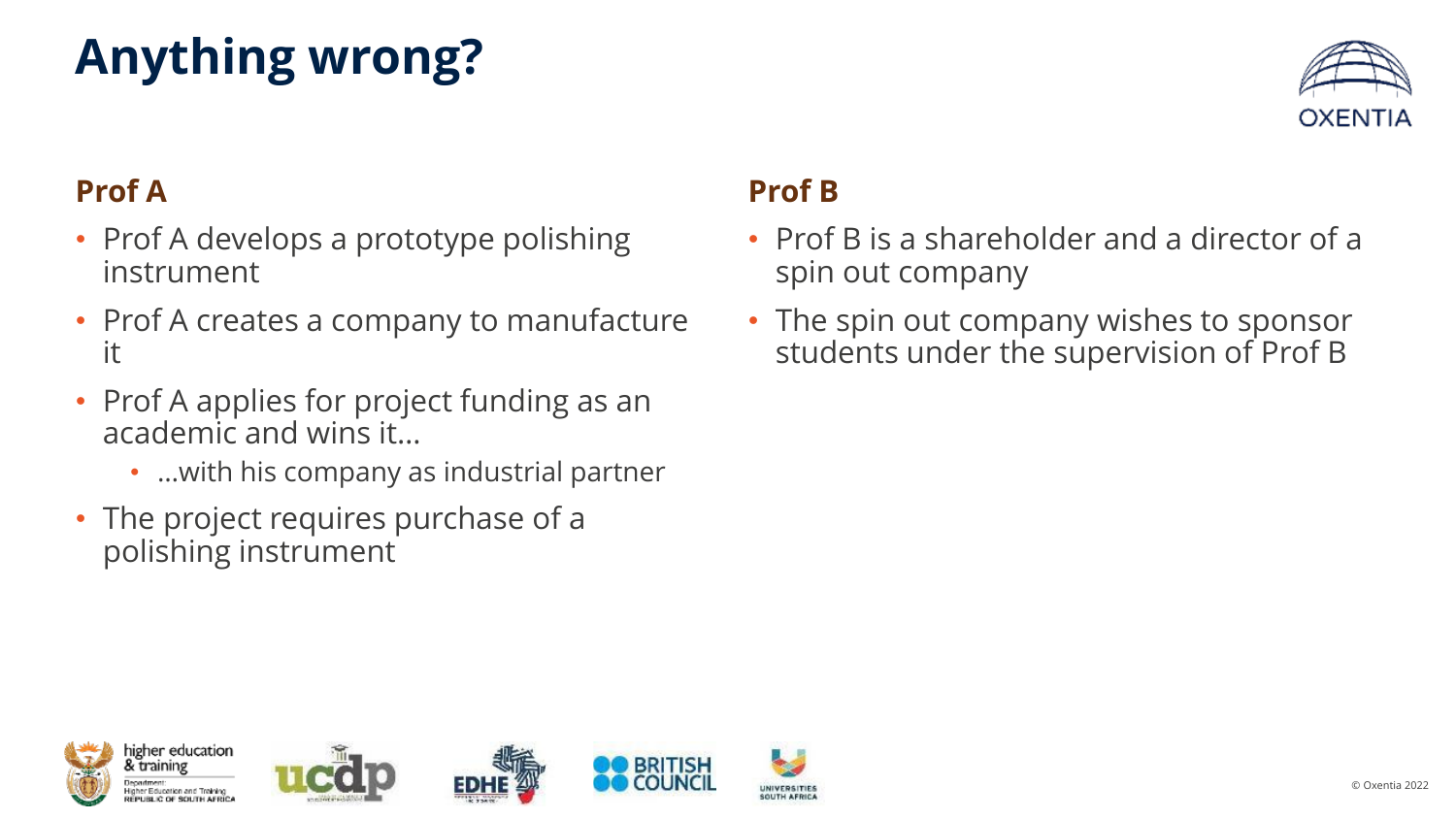# **Anything wrong?**



#### **Prof C**

- Prof C is a consultant to BigCo
- A student in Prof C's lab comes up with technology of major interest to BigCo
- Prof C advises the student to take a vacation job at BigCo

#### **Prof D**

**UNIVERSITIES** 

SOUTH AFRICA

- Prof D is the inventor of a new drug
- BigPharma companies tell her it's too early to license
- She forms a spin out company and raises money to carry out pre-clinical trials
- She publishes (glowing) results

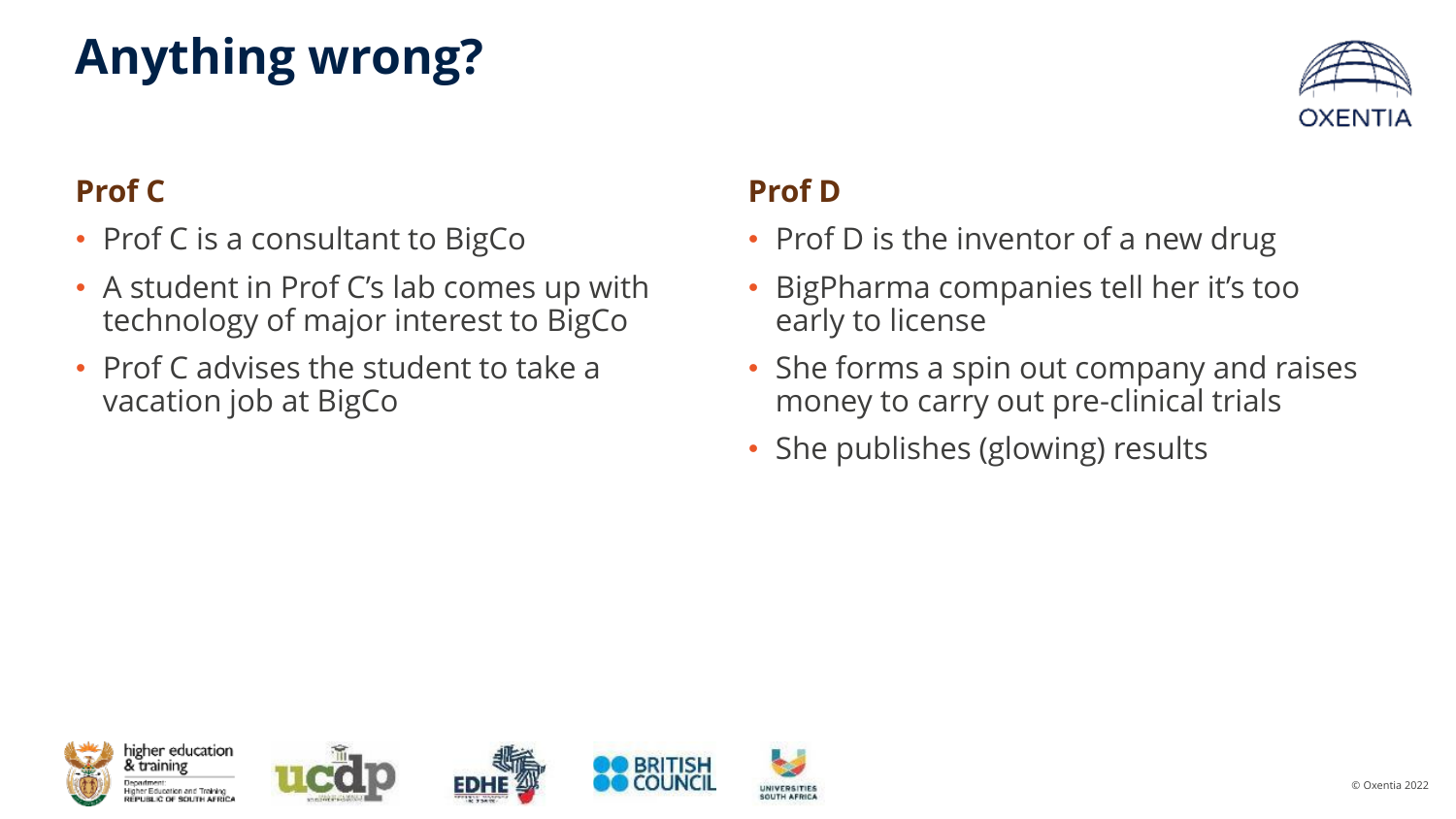# **Anything wrong?**



#### **Prof E**

- Prof E forms a spin out company and she is
	- A shareholder
	- A director and
	- A consultant
- Inside the university she:
	- Supervises students and staff
	- Carries out research, publishes
	- Manages her own time
	- Orders things

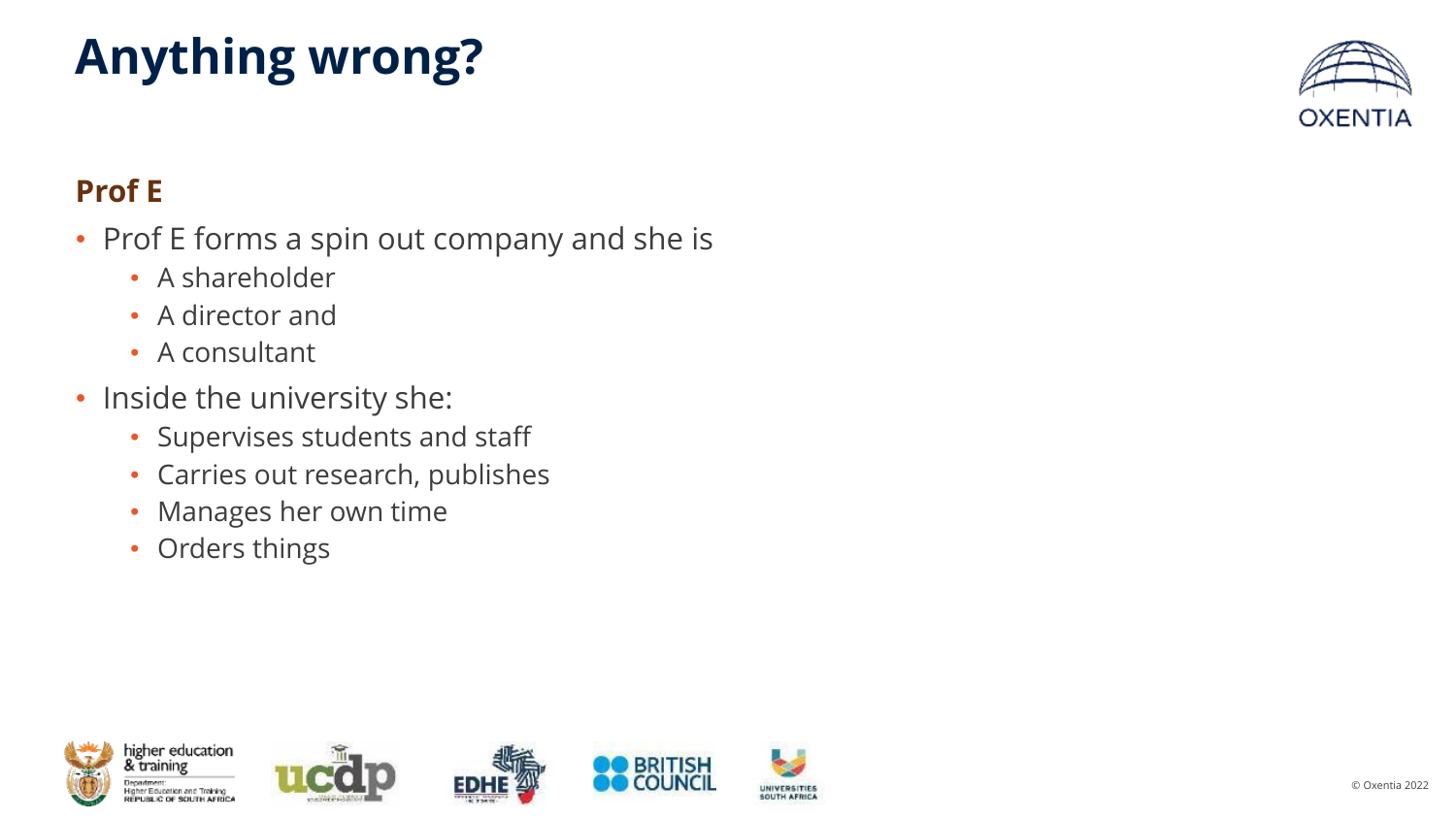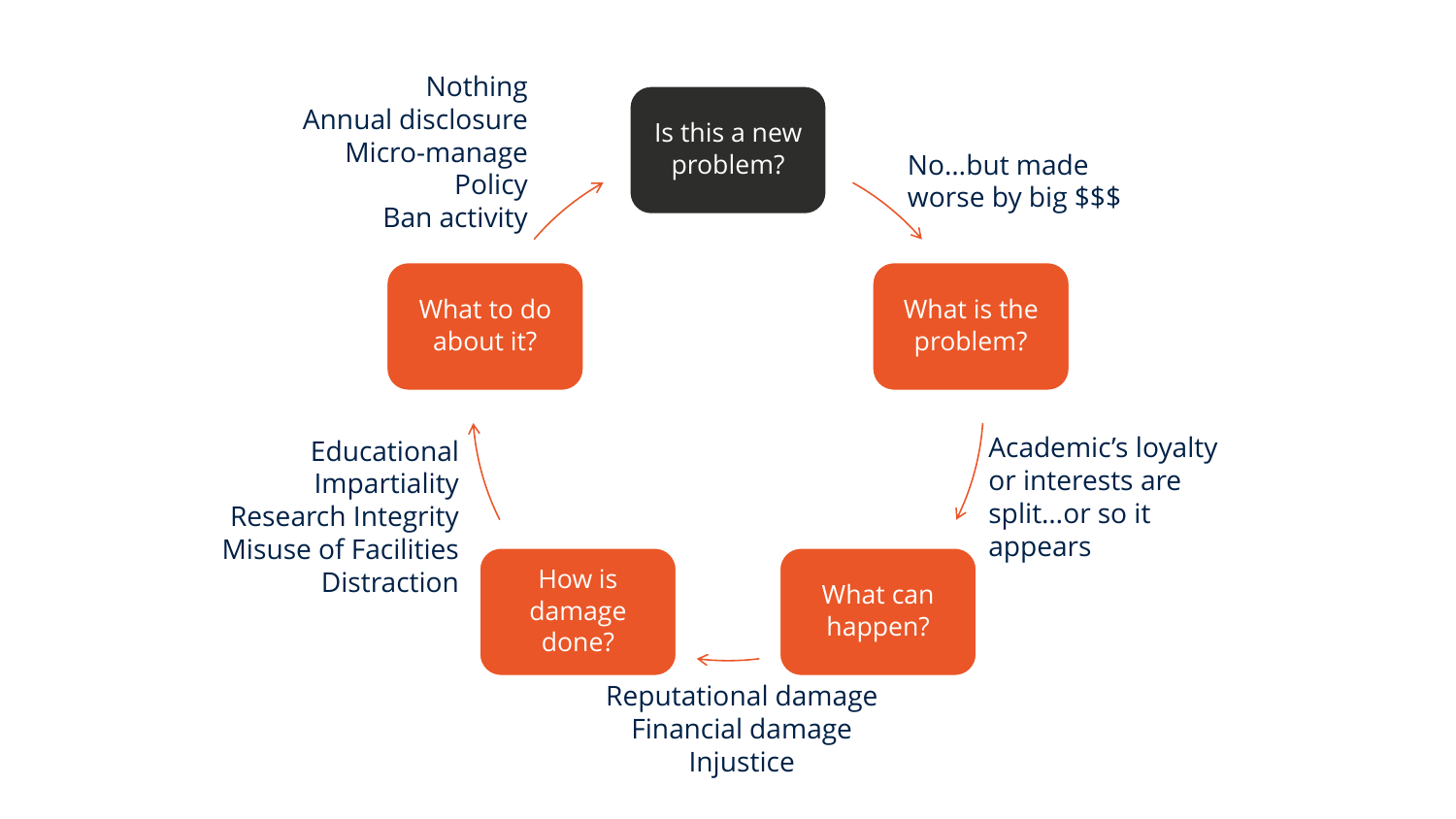# **The problem**



- In all cases the academic's loyalty is split between:
	- private interests
	- those of university
- Even if he/she acts with complete integrity motives for actions are open to question
- Problem is that academics have enormous freedom and discretion:
	- Usually there are in-built checks and balances
	- But these can break down if personal incentives are too great
- University can be (or appear to be) conflicted
- And there may be 'personal' conflicts

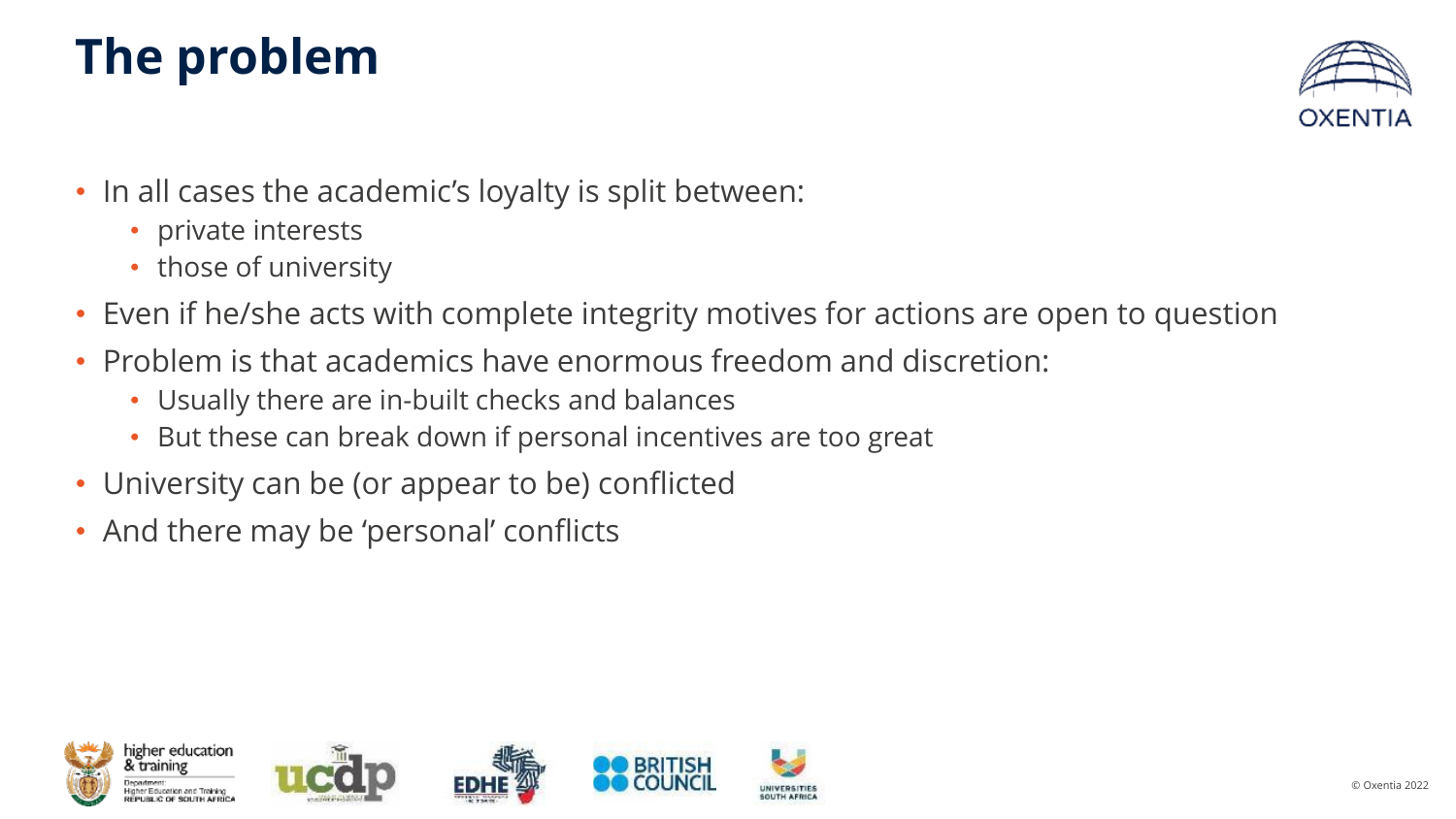### **What can happen?**



#### Financial loss to university • Decisions not made in sole interests of university • IP can 'leak' (who owns the inventions?) Reputational damage • Tainted research • Financial 'scandals' Injustices to students and young staff • Do they get correct research direction, advice? • How is IP treated? **Distraction** • Academic spends less time worrying and sweating for university.

#### All often gradual, an imperceptible slide…









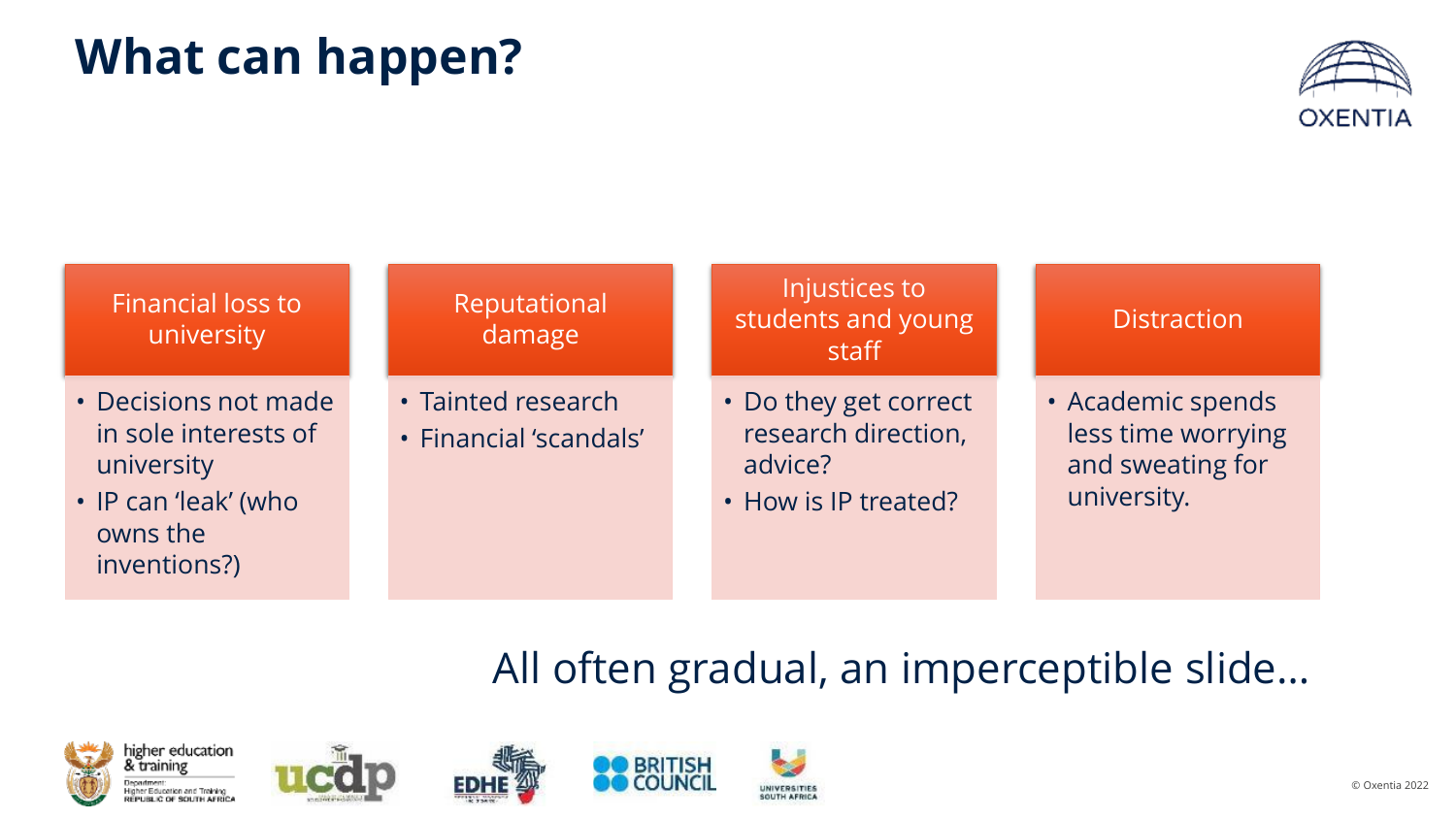## **If the facts came to light…**



#### Would they

- be embarrassed?
- be able to explain themselves under questioning on TV from the most aggressive of interviewers? (The "Carte Blanche" test)
- Sound reasonable to an ordinary "man on the street" (and tax payer)?

#### If not then they are

- conflicted
- Exposed
- And the university could suffer









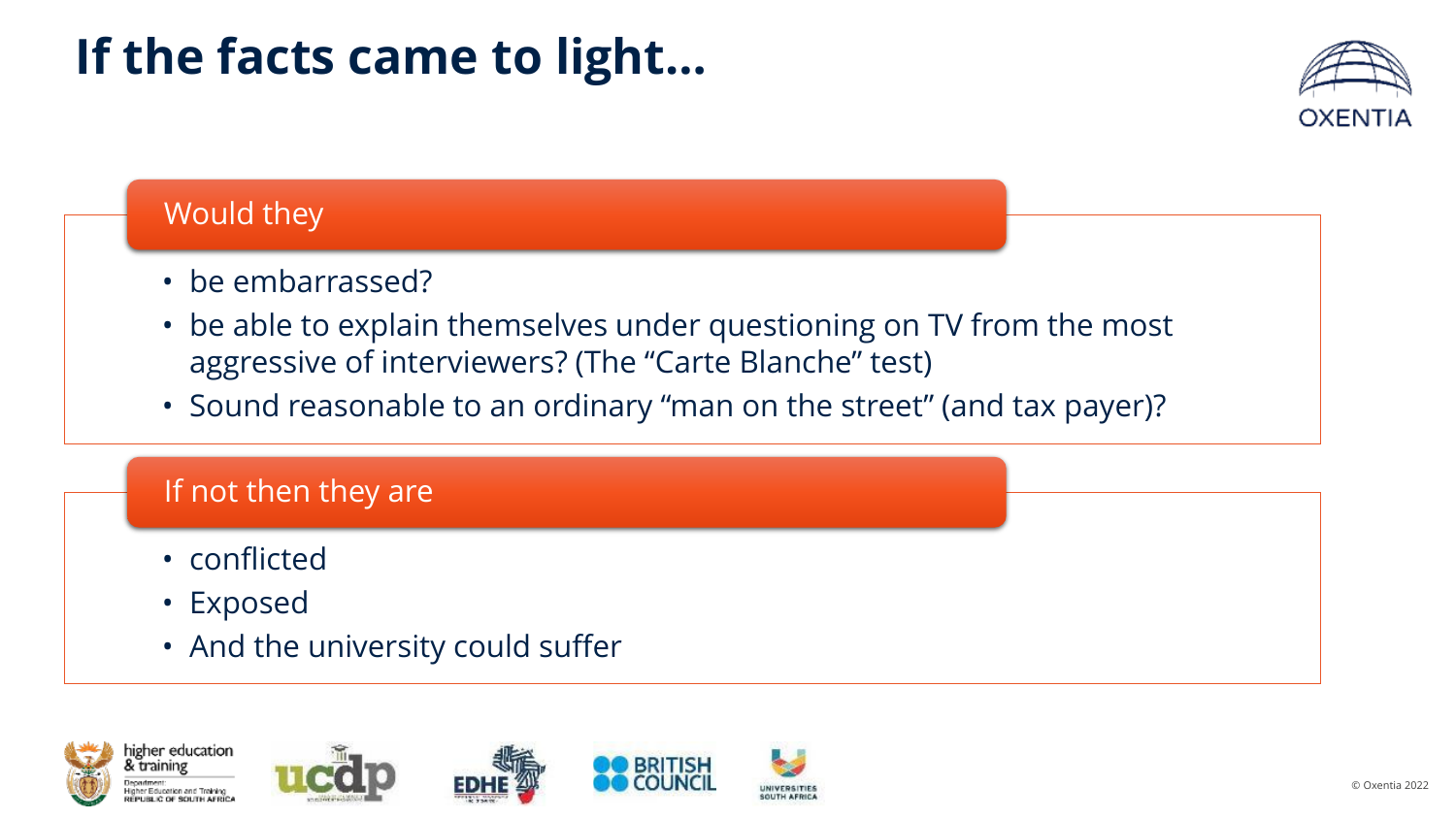### **Conflicts in…**



| <b>Educational mission</b> | • Academics have a duty of care for Research<br>students, young post-doc researchers |
|----------------------------|--------------------------------------------------------------------------------------|
| Research mission           | • Public and university trusts that research<br>funds are not used for private gain  |
| Use of facilities, people  | • Entrust resources are used (efficiently?) for<br>educational and research missions |
| Commitment, use of<br>time | • Universities don't manage minutes                                                  |
|                            |                                                                                      |









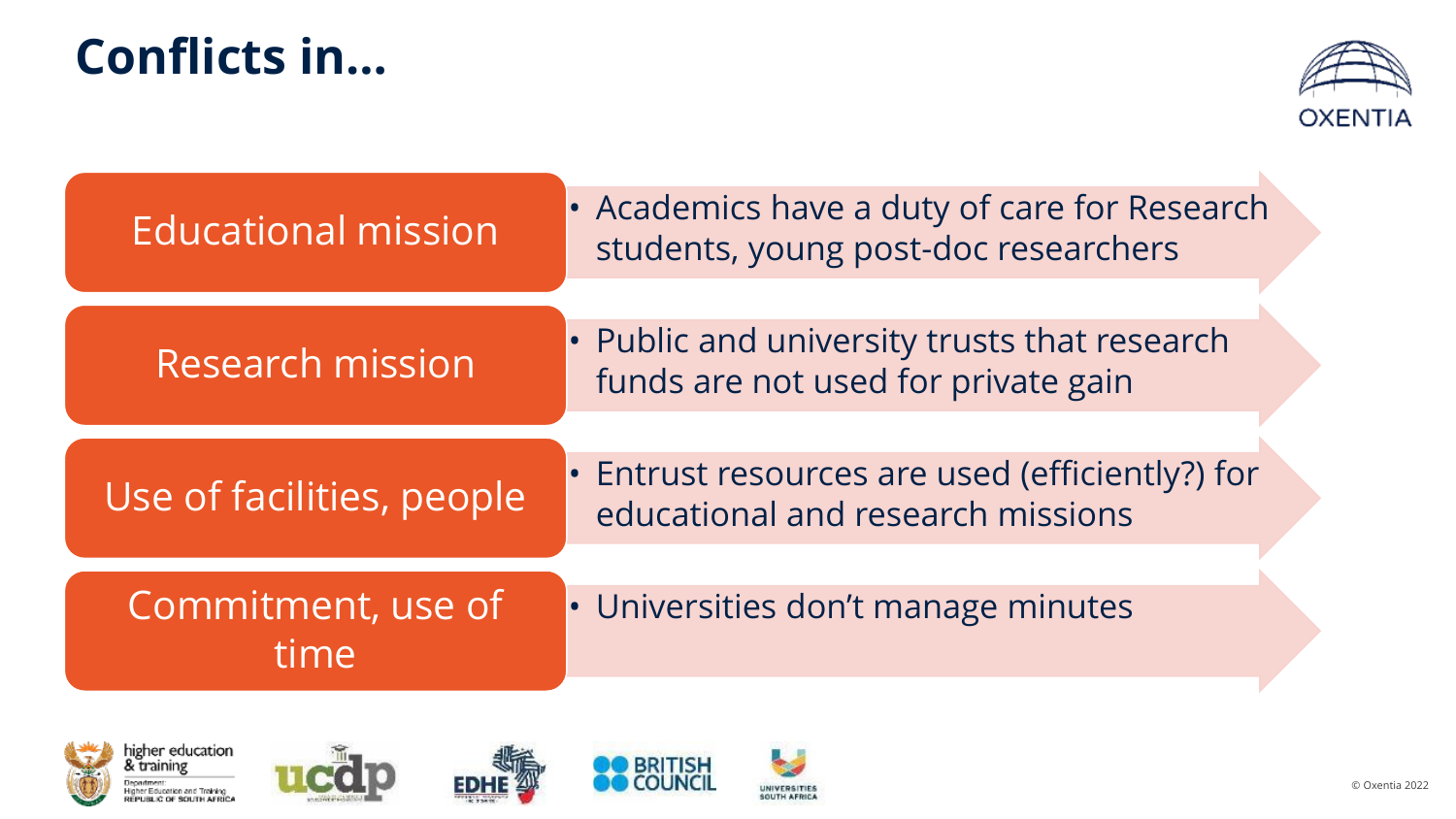

#### Nothing 冶

- Ban problem activities  $\boldsymbol{\mathcal{O}}$
- Micromanage activity
- $\vee$  Encourage full disclosure
- Change way activity is managed **Age**
- Manage (by policy?)图









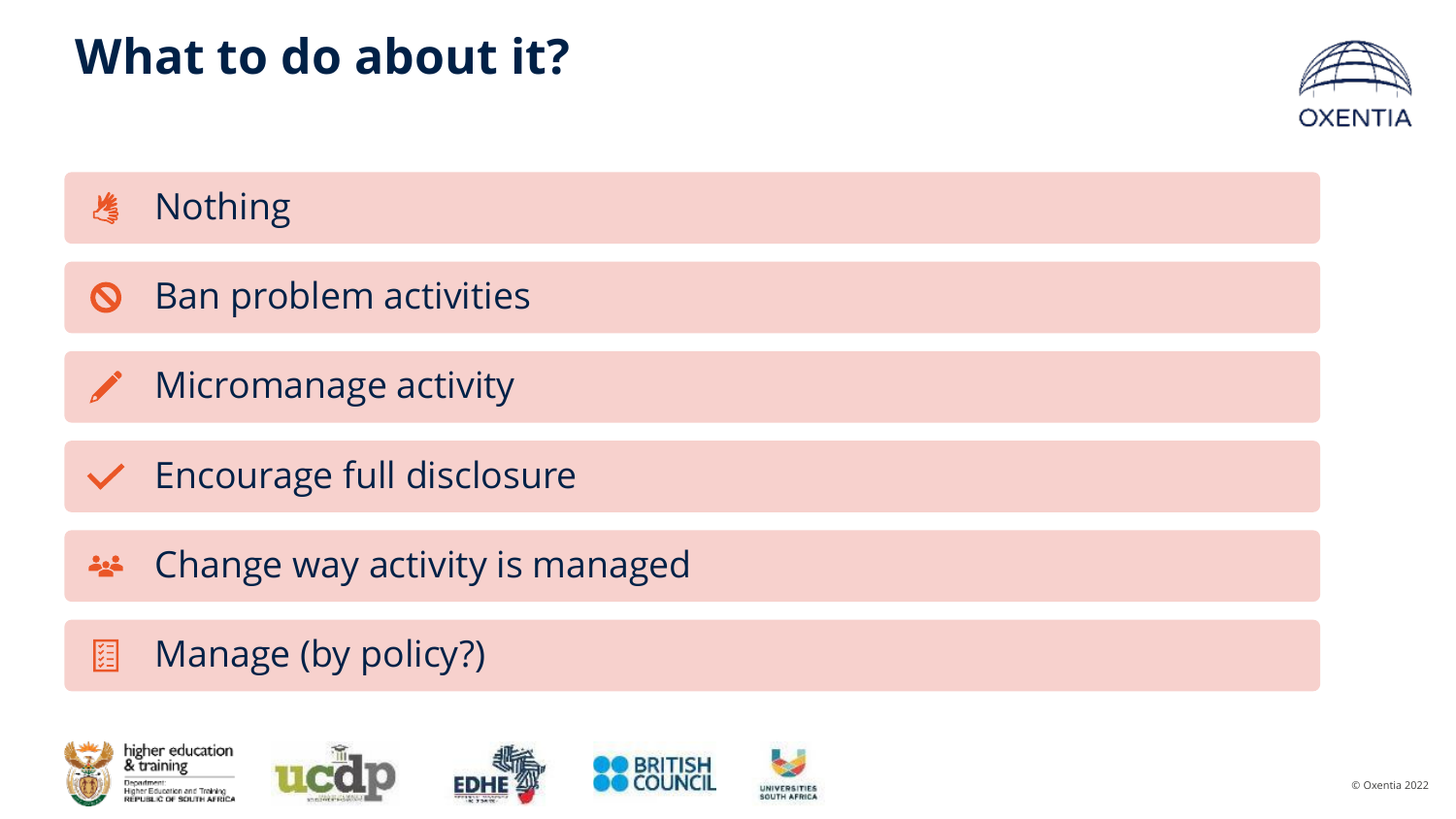

#### • **Nothing**

- To do nothing at all could be a major reputational risk
- To wait is often the default (how bad can it be?)
- Policy often follows bad experience
- Sometimes need to find examples (yours or others)
- There may not be the political will to do anything besides waiting

#### • **Ban problem activities**

- Maybe OK at some institutions
- But for most, will kill all academic-led "commercial" activity.
- Not an option except for the most unmanageable conflicts









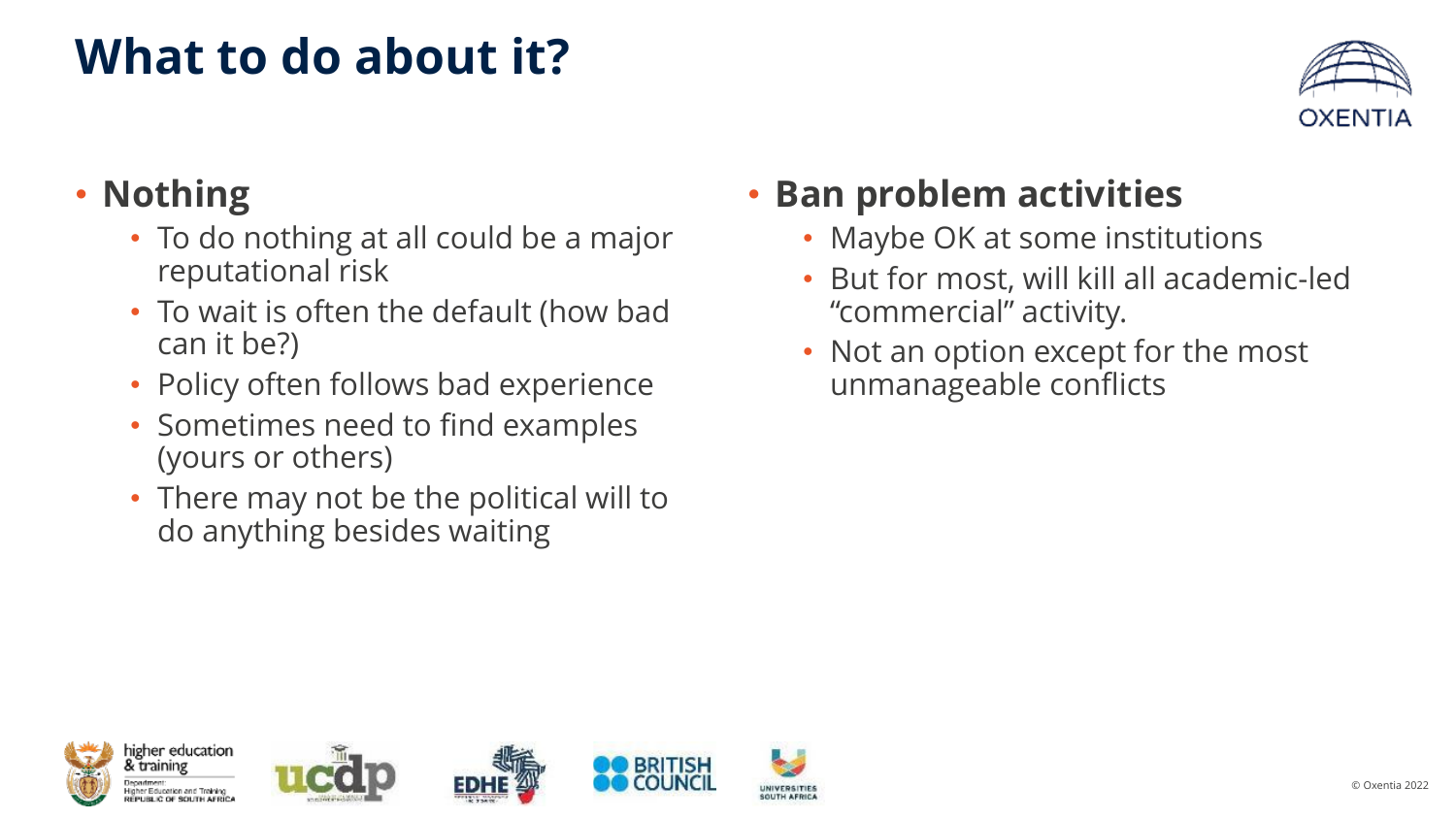

#### • **Micromanage activity**

- When university has TTO, this is often the strategy
- TTO plays a role in all initial spin out companies - know where the conflicts are and ensure that they are managed
- As activity grows, this becomes impossible

#### • **Encourage full disclosure**

**UNIVERSITIES** 

SOUTH AFRICA

- 'Sunlight is the best disinfectant'
- Should certainly be encouraged (part of any policy)
- But what to do with the disclosures?
- Does it do any more than shift risk to the institution?
- Vital part of any solution, but not the only answer

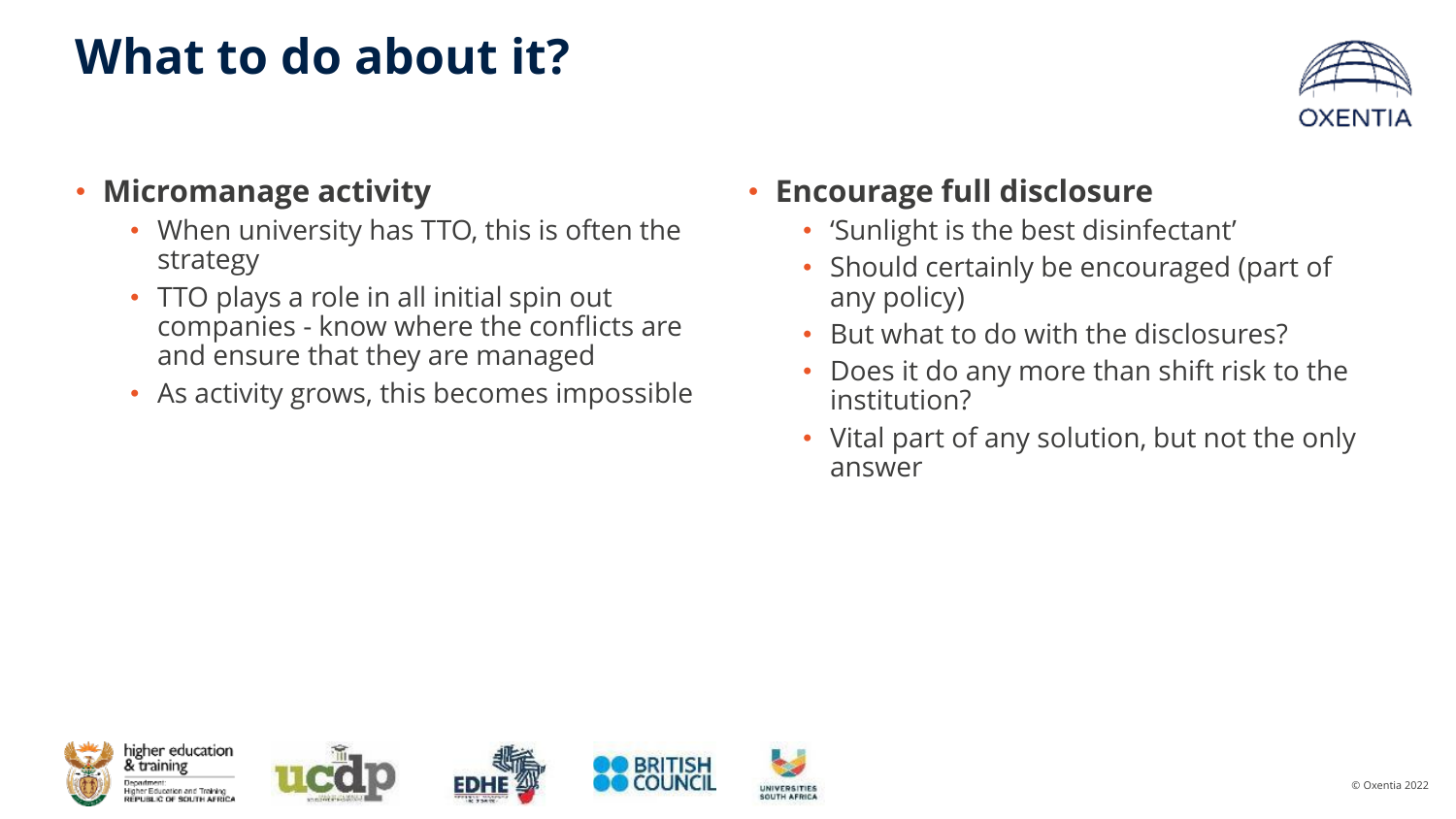

#### • **Change way activity is managed**

- Put in additional checks and balances such as Second supervisors, Research oversight
- Ban academics from being part of negotiations
- Does it work?
	- Can provide for worst excesses
	- But will the other academics take seriously or understand issues?
- Again, part of policy, but not all of it

#### • **Manage (by policy?)**

- Best way is a mixture of above:
	- Ban some activity
	- Seek disclosure
	- Manage where possible
- Need to be specific and provide examples
- Needs to be fast-moving and decisive









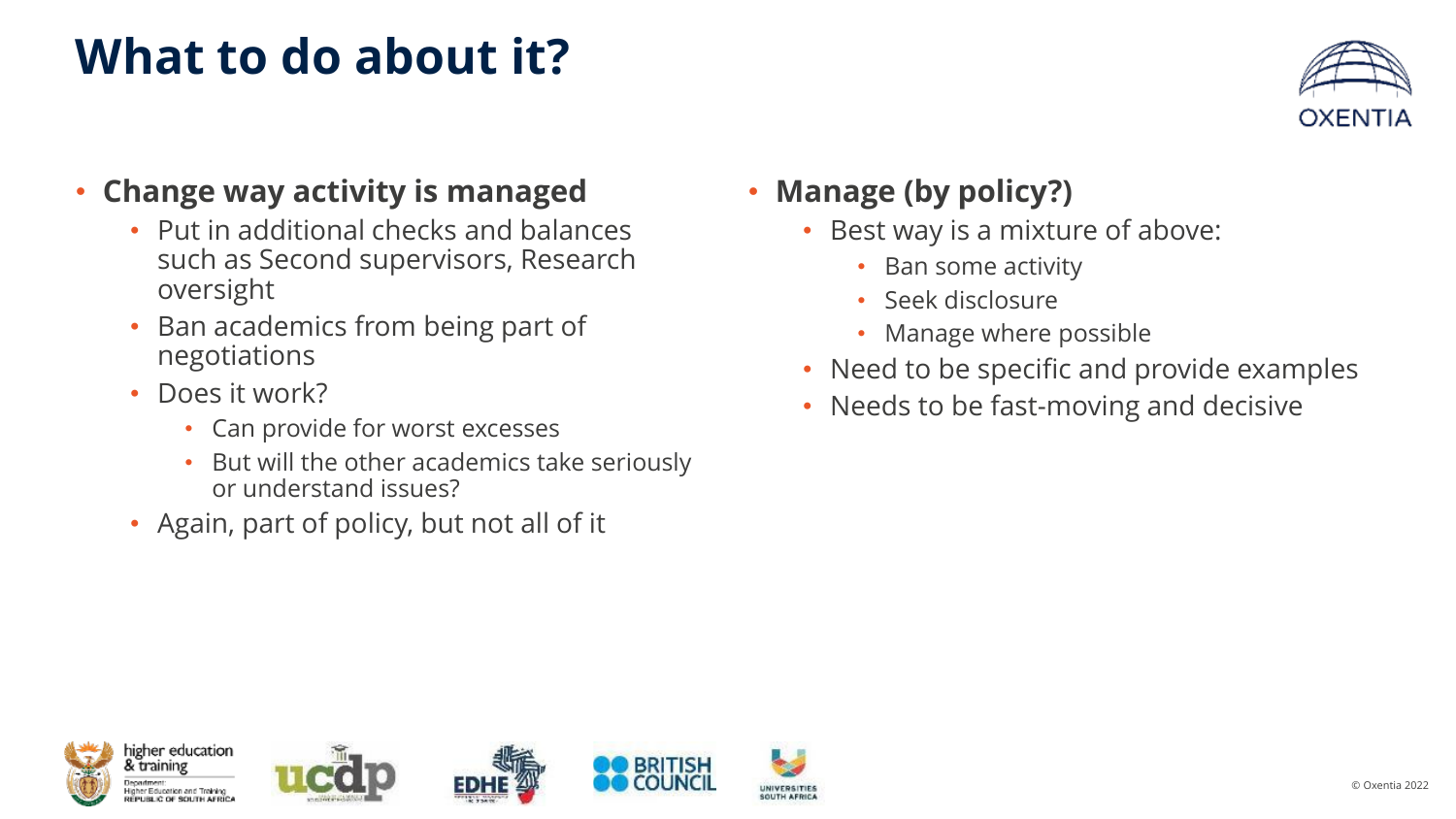



### Acknowledge conflicts will occur

Put policies and practices into place

Manage conflicts, don't try and avoid them









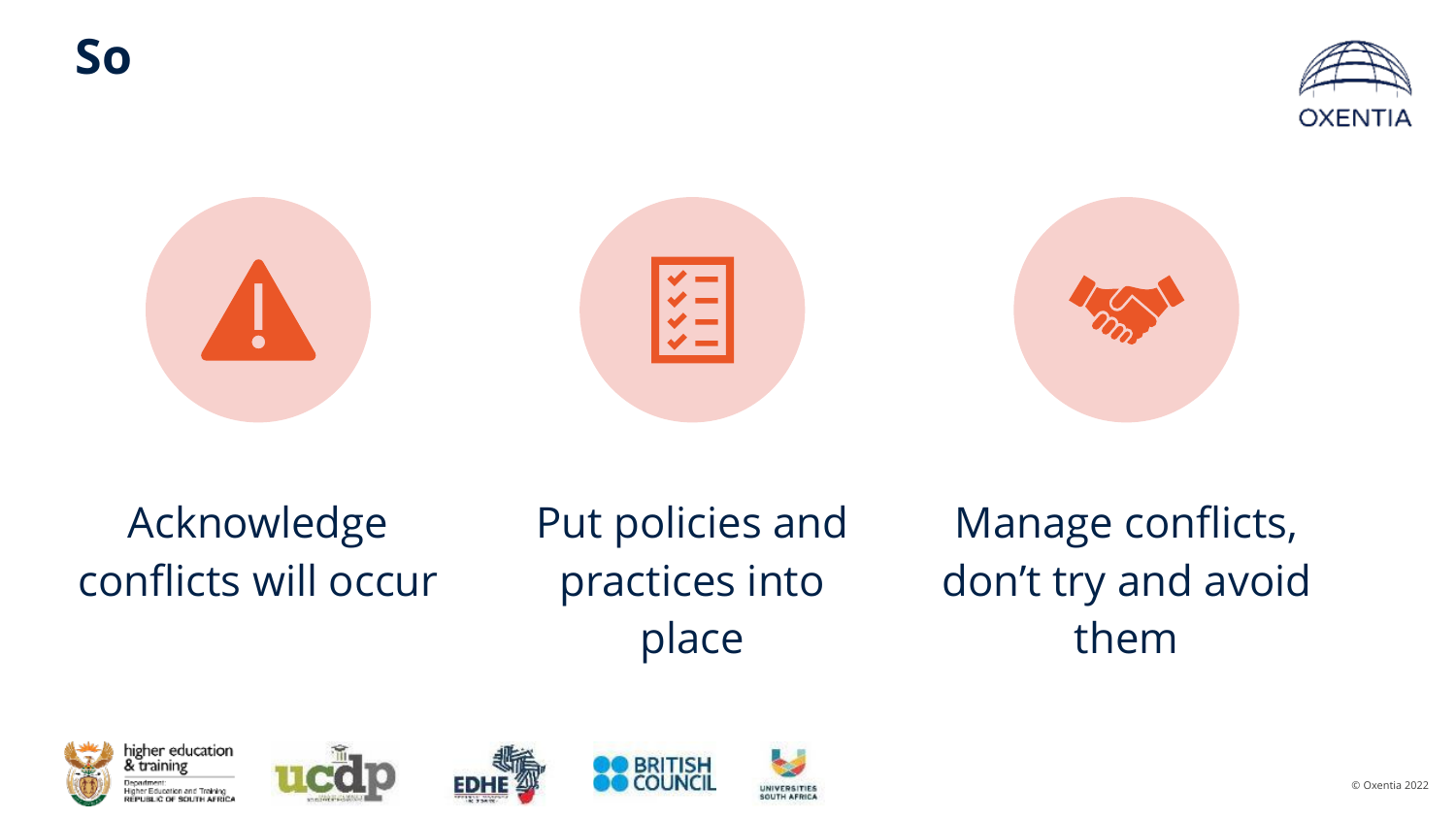# **Questions for discussion**



- What are the main **conflicts** that you see in your ecosystem if you grow innovation activities? How can you overcome them?
- How does your university deal with the **time** required of academics to be more involved in innovation? What policies have you got / do you need? Do you / should you be offering secondments? What are the challenges and risks of doing this?
- What type of conflicts do you see arising as **students** start developing more enterprises? How do you think these should be managed?